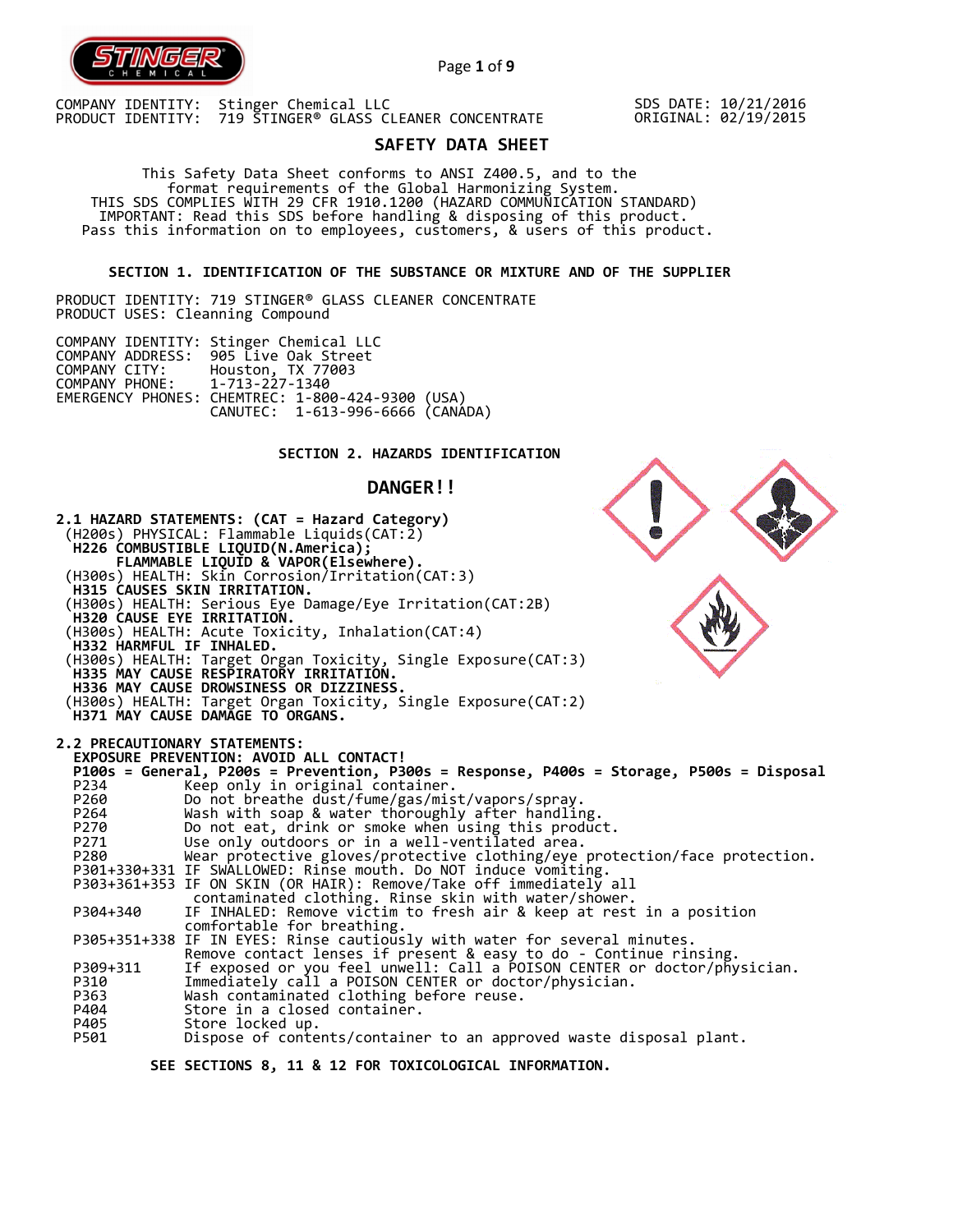### **SECTION 3. COMPOSITION/INFORMATION ON INGREDIENTS**

| <b>MATERIAL</b>                             | CAS#           | <b>EINECS#</b>  | WT %      |
|---------------------------------------------|----------------|-----------------|-----------|
| Water                                       | 7732-18-5      | 231-791-2       | $80 - 90$ |
| Isopropanol                                 | $67 - 63 - 0$  | 200-661-7       | $4 - 7$   |
| 2-Butoxyethanol                             | $111 - 76 - 2$ | 203-905-0       | $2 - 4$   |
| Acetic Acid                                 | $64 - 19 - 7$  | 200-580-7       | $1 - 4$   |
| C10-16 Alkylbenzenesulfonic Acid 68081-81-2 |                | $\qquad \qquad$ | $0 - 2$   |
| Methyl Chloro Isothiazolinone               | 26172-55-4     |                 | ด- 1      |

The specific chemical component identities and/or the exact component percentages of this material may be withheld as trade secrets. This information is made available to health professionals, employees, and designated representatives in accordance with the applicable provisions of 29 CFR 1910.1200̄ (I)(1).  $\overline{\phantom{a}}$ 

TRACE COMPONENTS: Trace ingredients (if any) are present in < 1% concentration, (< 0.1% for potential carcinogens, reproductive toxins, respiratory tract mutagens, and sensitizers). None of the trace ingredients contribute significant additional hazards at the concentrations that may be present in this product. All pertinent hazard information has been provided in this document, per the requirements of the Federal Occupational Safety and Health Administration Standard (29 CFR 1910.1200), U.S. State equivalents, and Canadian Hazardous Materials Identification System Standard (CPR 4).

### **SECTION 4. FIRST AID MEASURES**

4.1 MOST IMPORTANT SYMPTOMS/EFFECTS, ACUTE & CHRONIC: See Section 11 for symptoms/effects, acute & chronic.

4.2 GENERAL ADVICE:

 First Aid responders should pay attention to self-protection and use the recommended protective clothing (chemical resistant gloves, splash protection). If potential for exposure exists, refer to Section 8 for specific personal protective equipment.

4.3 EYE CONTACT:

 If this product enters the eyes, check for and remove any contact lenses. Open eyes while under gently running water. Use sufficient force to open eyelids. "Roll" eyes to expose more surface. <u>Minimum</u> flushing is for 15 minutes. Seek immediate medical attention.

4.4 SKIN CONTACT:

 If the product contaminates the skin, immediately begin decontamination with running water. <u>Minimum</u> flushing is for 15 minutes. Remove contaminated clothing, taking care not to contaminate eyes. If skin becomes irritated and irritation persists, medical attention may be necessary. Wash contaminated clothing before reuse, discard contaminated shoes.

4.5 INHALATION:

 After high vapor exposure, remove to fresh air. If breathing is difficult, give oxygen. If breathing has stopped, trained personnel should immediately begin artificial respiration. If the heart has stopped, trained personnel should immediately begin cardiopulmonary resuscitation (CPR). Seek immediate medical attention.

4.6 SWALLOWING:

 If swallowed, CALL PHYSICIAN OR POISON CONTROL CENTER FOR MOST CURRENT INFORMATION. If professional advice is not available, give two glasses of water to drink. DO NOT INDUCE VOMITING. Never induce vomiting or give liquids to someone who is unconscious, having convulsions, or unable to swallow. Seek immediate medical attention.

- 4.7 RESCUERS: Victims of chemical exposure must be taken for medical attention. Rescuers should be taken for medical attention, if necessary. Take a copy of label and SDS to physician or health professional with victim.
- 4.8 NOTES TO PHYSICIAN:

 There is no specific antidote. Treatment of overexposure should be directed at the control of symptoms and the clinical condition of the patient. Any material aspirated during vomiting may cause lung injury. Therefore, emesis should not be induced mechanically or pharmacologically. If it is considered necessary to evacuate the stomach contents, this should be done by means least likely to cause aspiration (such as: Gastric lavage after endotracheal intubation).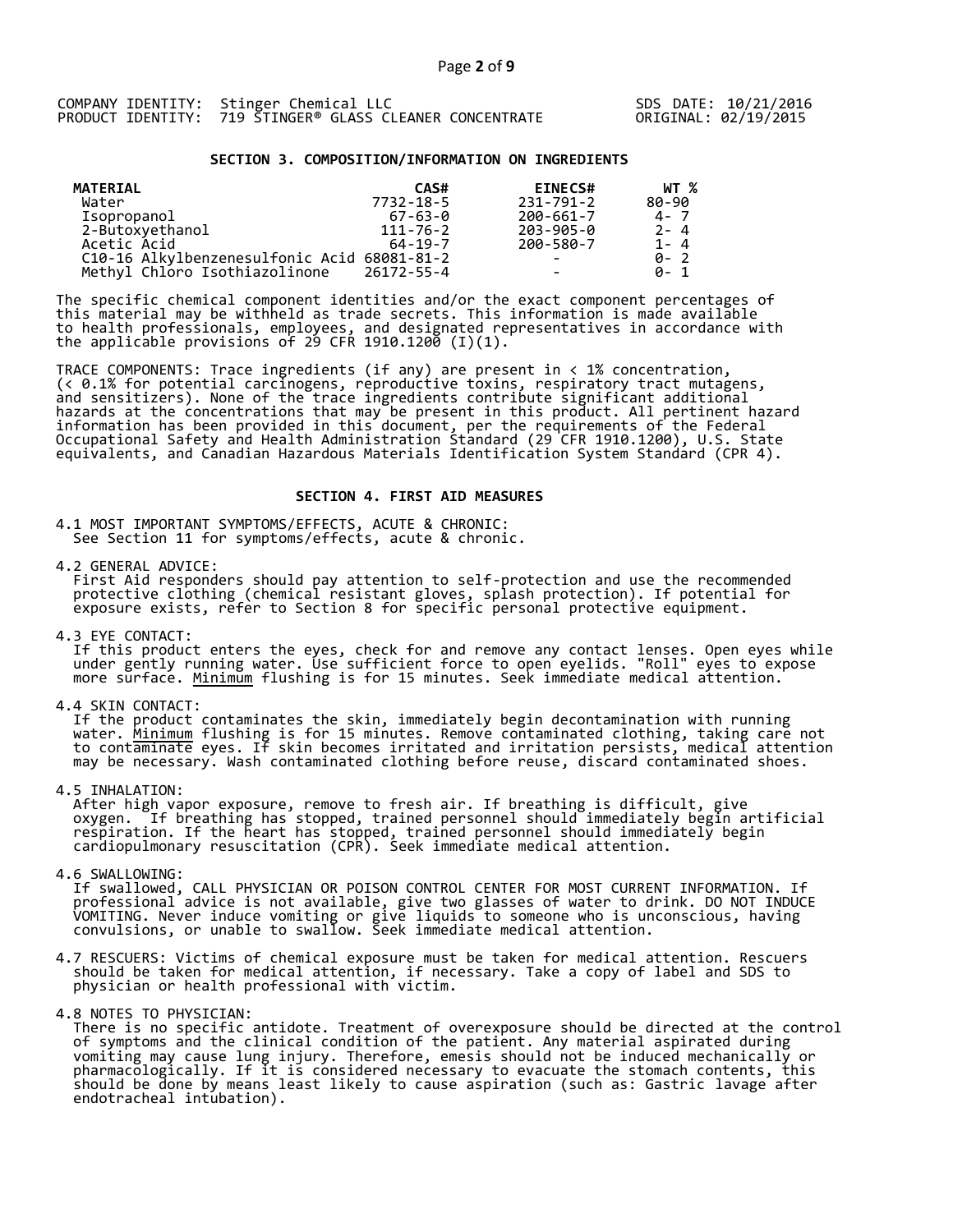SDS DATE: 10/21/2016 ORIGINAL: 02/19/2015

### **SECTION 5. FIRE FIGHTING MEASURES**

- 5.1 FIRE & EXPLOSION PREVENTIVE MEASURES: NO open flames, NO sparks, & NO smoking. Above flash point, use a closed system, ventilation, explosion-proof electrical equipment, lighting.
- 5.2 SUITABLE (& UNSUITABLE) EXTINGUISHING MEDIA: Use dry powder, alcohol-resistant foam, water spray, water in large amounts, carbon dioxide.
- 5.3 SPECIAL PROTECTIVE EQUIPMENT & PRECAUTIONS FOR FIRE FIGHTERS: Water spray may be ineffective on fire but can protect fire-fighters & cool closed containers. Use fog nozzles if water is used. Do not enter confined fire-space without full bunker gear. (Helmet with face shield, bunker coats, gloves & rubber boots).

5.4 SPECIFIC HAZARDS OF CHEMICAL & HAZARDOUS COMBUSTION PRODUCTS: COMBUSTIBLE! Isolate from oxidizers, heat, & open flame. Closed containers may explode if exposed to extreme heat. Applying to hot surfaces requires special precautions. Empty container very hazardous! Continue all label precautions!

#### **SECTION 6. ACCIDENTAL RELEASE MEASURES**

# 6.1 SPILL AND LEAK RESPONSE AND ENVIRONMENTAL PRECAUTIONS:

 Uncontrolled releases should be responded to by trained personnel using pre-planned procedures. No action shall be taken involving personal risk without suitable training. Keep unnecessary and unprotected personnel from entering spill area. Do not touch or walk through material. Avoid breathing vapor or mist. Provide adequate ventilation. Proper protective equipment should be used. In case of a spill, clear the affected area, protect people, and respond with trained personnel. ELIMINATE all ignition sources (no smoking, flares, sparks, or flames in immediate area).

# 6.2 PERSONAL PRECAUTIONS, PROTECTIVE EQUIPMENT, EMERGENCY PROCEDURES:

 The proper personal protective equipment for incidental releases (such as: 1 Liter of the product released in a well-ventilated area), use impermeable gloves, they should be Level B: **triple-gloves (rubber gloves and nitrile gloves over latex gloves), chemical resistant suit and boots, hard-hat, and Self-Contained Breathing Apparatus** specific for the material handled, goggles, face shield, and appropriate body protection. In the event of a large release, use impermeable gloves, specific for the material handled, chemically resistant suit and boots, and hard hat, and Self-Contained Breathing Apparatus or respirator.

 Personal protective equipment are required wherever engineering controls are not adequate or conditions for potential exposure exist. Select NIOSH/MSHA approved based on actual or potential airborne concentrations in accordance with latest OSHA and/or ANSI recommendations.

6.3 ENVIRONMENTAL PRECAUTIONS:

 Stop spill at source. Construct temporary dikes of dirt, sand, or any appropriate readily available material to prevent spreading of the material. Close or cap valves and/or block or plug hole in leaking container and transfer to another container. Keep from entering storm sewers and ditches which lead to waterways, and if necessary, call the local fire or police department for immediate emergency assistance.

#### 6.4 METHODS AND MATERIAL FOR CONTAINMENT & CLEAN-UP:

 Absorb spilled liquid with polypads or other suitable absorbent materials. If necessary, neutralize using suitable buffering material, (acid with soda ash or base with phosphoric acid), and test area with litmus paper to confirm neutralization. Clean up with non-combustible absorbent (such as: sand, soil, and so on). Shovel up and place all spill residue in suitable containers. dispose of at an appropriate waste disposal facility according to current applicable laws and regulations and product characteristics at time of disposal (see Section 13 - Disposal Considerations).

### 6.5 NOTIFICATION PROCEDURES:

 In the event of a spill or accidental release, notify relevant authorities in accordance with all applicable regulations. US regulations require reporting release of this material to the environment which exceed the applicable reportable quantity or oil spills which could reach any waterway including intermittent dry creeks. The National Response Center can be reached at (800)424-8802.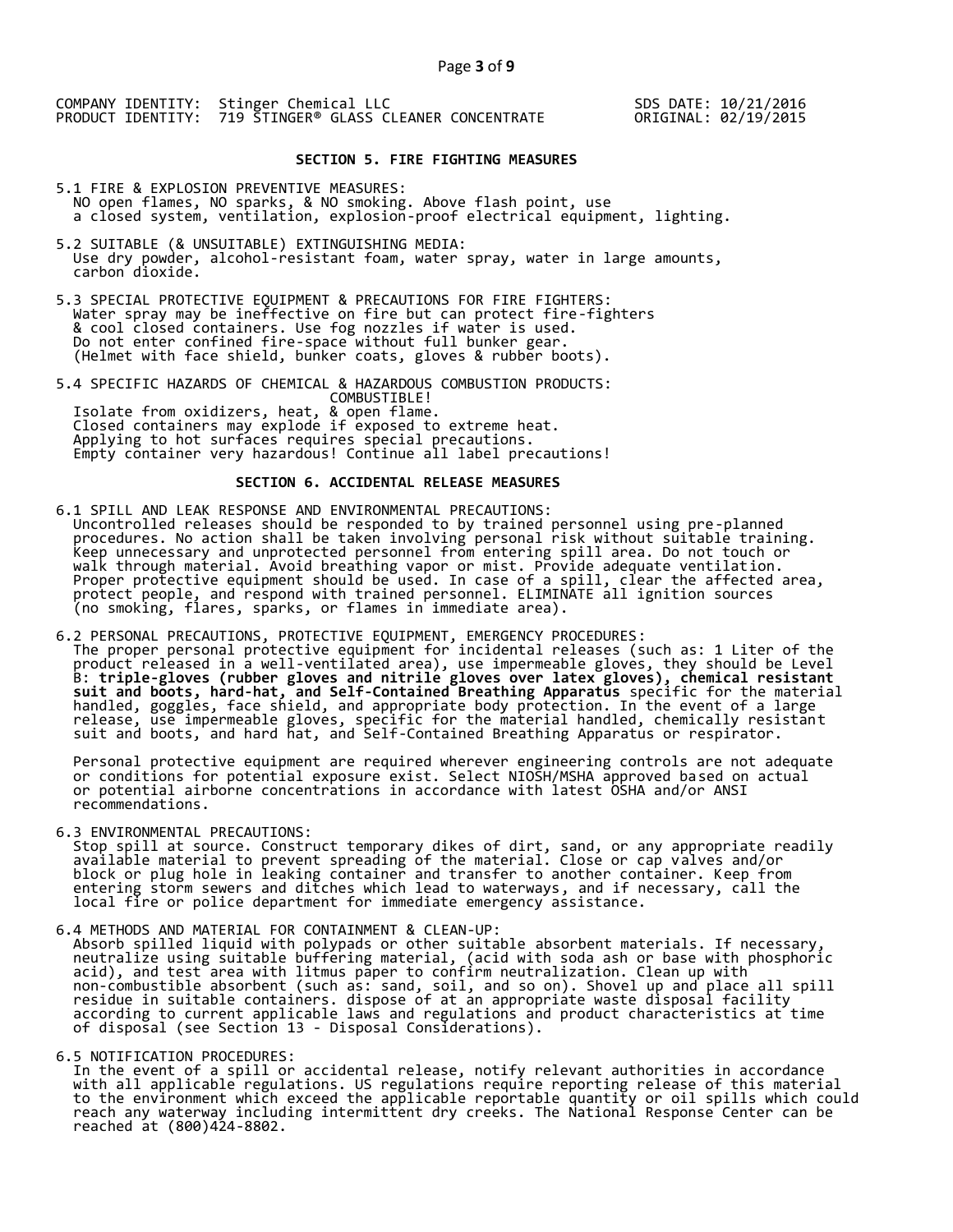SDS DATE: 10/21/2016 ORIGINAL: 02/19/2015

# **SECTION 7. HANDLING AND STORAGE**

7.1 PRECAUTIONS FOR SAFE HANDLING: Isolate from oxidizers, heat, & open flame. Use only with adequate ventilation. Avoid breathing of vapor or spray mist. Do not get in eyes, on skin or clothing. Consult Safety Equipment Supplier. Wear goggles, face shield, gloves, apron & footwear impervious to material. Wash clothing before reuse. Avoid free fall of liquid. Ground containers when transferring. Do not flame cut, braze, or weld. Empty container very hazardous! Continue all label precautions!

7.2 CONDITIONS FOR SAFE STORAGE, INCLUDING ANY INCOMPATIBILITIES: Keep in fireproof surroundings. Keep separated from strong oxidants. Keep cool. Do not store above 49  $C/120$   $\overline{F}$ . Keep container tightly closed & upright when not in use to prevent leakage.

7.3 NONBULK: CONTAINERS:

 Store containers in a cool, dry location, away from direct sunlight, sources of intense heat, or where freezing is possible. Material should be stored in secondary containers or in a diked area, as appropriate. Store containers away from incompatible chemicals (see Section 10, Stability and Reactivity). Post warning and "NO SMOKING" signs in storage and use areas, as appropriate. Empty containers should be handled with care. Never store food, feed, or drinking water in containers which held this product.

7.4 BULK CONTAINERS:

 All tanks and pipelines which contain this material must be labeled. Perform routine maintenance on tanks or pipelines which contain this product. Report all leaks immediately to the proper personnel.

7.5 TANK CAR SHIPMENTS:<br>Tank cars carrying this product should be loaded and unloaded in strict accordance with Tank cars carrying this product should be loaded and unloaded in strict accordance with tank-car manufacturer's recommendation and all established on-site safety procedures. Appropriate personal protective equipment must be used (see Section 8, Engineering Controls and Personal Protective Equipment.). All loading and unloading equipment must be inspected, prior to each use. Loading and unloading operations must be attended, at all times. Tank cars must be level, brakes must be set or wheels must be locked or blocked prior to loading or unloading. Tank car (for loading) or storage tanks (for unloading) must be verified to be correct for receiving this product and be properly prepared, prior to starting the transfer operations. Hoses must be verified to be in the correct positions, before starting transfer operations. A sample (if required) must be taken and verified (if required) prior to starting transfer operations. All lines must be blown-down and purged before disconnecting them from the tank car or vessel.

7.6 PROTECTIVE PRACTICES DURING MAINTENANCE OF CONTAMINATED EQUIPMENT: Follow practices indicated in Section 6 (Accidental Release Measures). Make certain application equipment is locked and tagged-out safely. Always use this product in areas where adequate ventilation is provided. Collect all rinsates and dispose of according to applicable Federal, State, Provincial, or local procedures.

7.7 EMPTY CONTAINER WARNING:

 Empty containers may contain residue and can be dangerous. Do not attempt to refill or clean containers without proper instructions. Empty drums should be completely drained and safely stored until appropriately reconditioned or disposed. Empty containers should be taken for recycling, recovery, or disposal through suitably qualified or licensed contractor and in accordance with governmental regulations. **DO NOT PRESSURIZE, CUT, WELD, BRAZE, SOLDER, DRILL, GRIND, OR EXPOSE SUCH CONTAINERS TO HEAT, FLAME, SPARKS, STATIC ELECTRICITY, OR OTHER SOURCES OF IGNITION. THEY MAY BURST AND CAUSE INJURY OR DEATH.**

## **SECTION 8. EXPOSURE CONTROLS/PERSONAL PROTECTION**

| <b>8.1 EXPOSURE LIMITS:</b>                 |               |                |                                                                                   |                          |             |
|---------------------------------------------|---------------|----------------|-----------------------------------------------------------------------------------|--------------------------|-------------|
| <b>MATERIAL</b>                             |               | CAS#           | <b>EINECS#</b>                                                                    | TWA (OSHA)               | TLV (ACGIH) |
| Water                                       | 7732-18-5     |                | 231-791-2                                                                         | None Known               | None Known  |
|                                             |               | $67 - 63 - 0$  | 200-661-7                                                                         | 400 ppm                  | 200 ppm A4  |
| Isopropanol<br>2-Butoxyethanol              |               | 111-76-2       | 203-905-0                                                                         | 50 ppm S                 | 20 ppm S    |
| Acetic Acid                                 |               | 64-19-7        | 200-580-7                                                                         | $10$ ppm                 | 10 ppm      |
| C10-16 Alkylbenzenesulfonic Acid 68081-81-2 |               |                | $\sim 100$ m $^{-1}$                                                              | None Known               | None Known  |
| Methyl Chloro Isothiazolinone               | 26172-55-4    |                | $\mathcal{L}^{\mathcal{L}}(\mathcal{L}^{\mathcal{L}}(\mathcal{L}^{\mathcal{L}}))$ | None Known               | None Known  |
|                                             |               |                |                                                                                   |                          |             |
| <b>MATERIAL</b>                             | CAS#          | <b>EINECS#</b> |                                                                                   | CEILING STEL(OSHA/ACGIH) | <b>HAP</b>  |
| Isopropanol<br>Acetic Acid                  | $67 - 63 - 0$ | 200-661-7      | None Known                                                                        | 400 ppm                  | No          |
|                                             | $64 - 19 - 7$ | 200-580-7      | None Known                                                                        | 15 ppm                   | No          |
|                                             |               |                |                                                                                   |                          |             |

This product contains no EPA Hazardous Air Pollutants (HAP) in amounts  $> 0.1\%$ .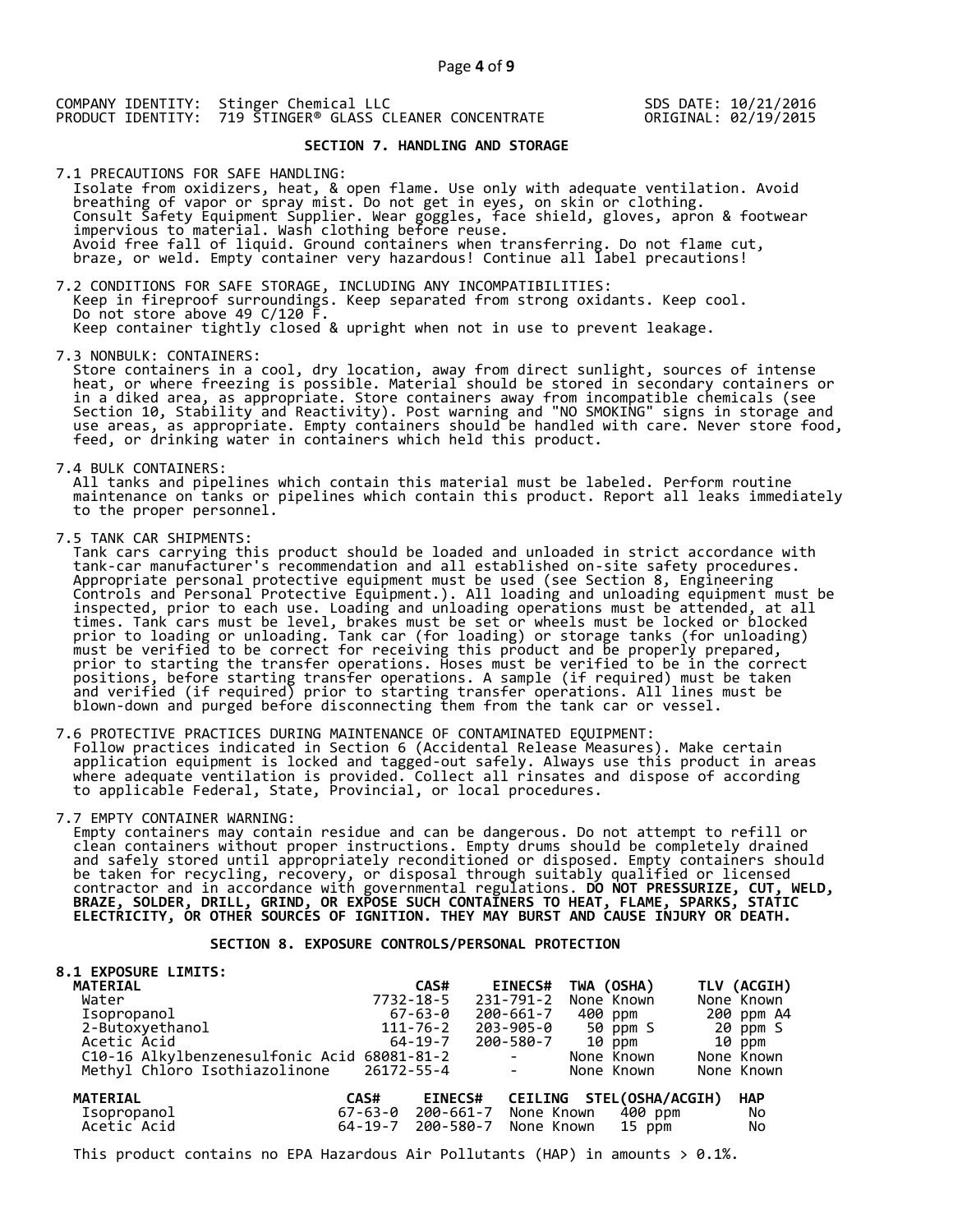SDS DATE: 10/21/2016 ORIGINAL: 02/19/2015

# **SECTION 8. EXPOSURE CONTROLS/PERSONAL PROTECTION (CONTINUED)**

### **8.2 APPROPRIATE ENGINEERING CONTROLS:**

#### RESPIRATORY EXPOSURE CONTROLS

 Airborne concentrations should be kept to lowest levels possible. If vapor, dust or mist is generated and the occupational exposure limit of the product, or any component of the product, is exceeded, use appropriate NIOSH or MSHA approved air purifying or air-supplied respirator authorized in 29 CFR 1910.134, European Standard EN 149, or applicable State regulations, after determining the airborne concentration of the contaminant. Air supplied respirators should always be worn when airborne concentration of the contaminant or oxygen content is unknown. Maintain airborne contaminant concentrations below exposure limits. If adequate ventilation is not available or there is potential for airborne exposure above the exposure limits, a respirator may be worn up to the respirator exposure limitations, check with respirator equipment manufacturer's recommendations/limitations. For particulates, a particulate respirator (NIOSH Type N95 or better filters) may be worn. If oil particles (such as: lubricants, cutting fluids, glycerine, and so on) are present, use a NIOSH Type R or P filter. For a higher level of protection, use positive pressure supplied air respiration protection or Self-Contained Breathing Apparatus or if oxygen levels are below 19.5% or are unknown.

 EMERGENCY OR PLANNED ENTRY INTO UNKNOWN CONCENTRATIONS OR IDLH CONDITIONS Positive pressure, full-face piece Self-Contained Breathing Apparatus; or positive pressure, full-face piece Self-Contained Breathing Apparatus with an auxilliary positive pressure Self-Contained Breathing Apparatus.

VENTILATION<br>LOCAL EXHAUST: LOCAL EXHAUST: Necessary MECHANICAL (GENERAL): Necessary<br>SPECIAL: None OTHER: None SPECIAL: None OTHER: None Please refer to ACGIH document, "Industrial Ventilation, A Manual of Recommended Practices", most recent edition, for details.

#### **8.3 INDIVIDUAL PROTECTION MEASURES, SUCH AS PERSONAL PROTECTIVE EQUIPMENT:**

EYE PROTECTION:

 Safety eyewear complying with an approved standard should be used when a risk assessment indicates this is necessary to avoid exposure to liquid splashes, mists or dusts. If contact is possible, chemical splash goggles should be worn, when a higher degree of protection is necessary, use splash goggles or safety glasses. Face-shields are recommended when the operation can generate splashes, sprays or mists.

HAND PROTECTION:

 Use gloves chemically resistant to this material. Glove must be inspected prior to use. Preferred examples: Butyl rubber, Chlorinated Polyethylene, Polyethylene, Ethyl vinyl alcohol laminate ("EVAL"), Polyvinyl alcohol ("PVA"). Examples of acceptable glove barrier materials include: Natural rubber ("latex"), Neoprene, Nitrile/butadiene rubber ("nitrile") or ("NBR"), Polyvinyl chloride ("PVC") or "vinyl"), Viton. Chemical-resistant, impervious gloves complying with an approved standard should be worn at all times when handling chemical products if a risk assessment indicates this is necessary. Considering the parameters specified by the glove manufacturer, check during use that the gloves are still retaining their protective properties. It should be noted that the time to breakthrough for any glove material may be different for different glove manufacturers. In the case of mixtures, consisting of several substances, the protection time of the gloves cannot be accurately estimated. Use proper glove removal technique (without touching glove's outer surface) to avoid skin contact with this product. Dispose of contaminated gloves after use in accordance with applicable laws and good practices. Wash and dry hands.

#### BODY PROTECTION:

 Use body protection appropriate for task. Cover-all, rubber aprons, or chemical protective clothing made from impervious materials are generally acceptable, depending on the task.

#### WORK & HYGIENIC PRACTICES:

 Wash hands, forearms and face thoroughly after handling chemical products, before eating, smoking and using toilet facilities and at the end of the working period. Provide readily accessible eye wash stations & safety showers. Remove clothing that becomes contaminated. Destroy contaminated leather articles. Launder or discard contaminated clothing.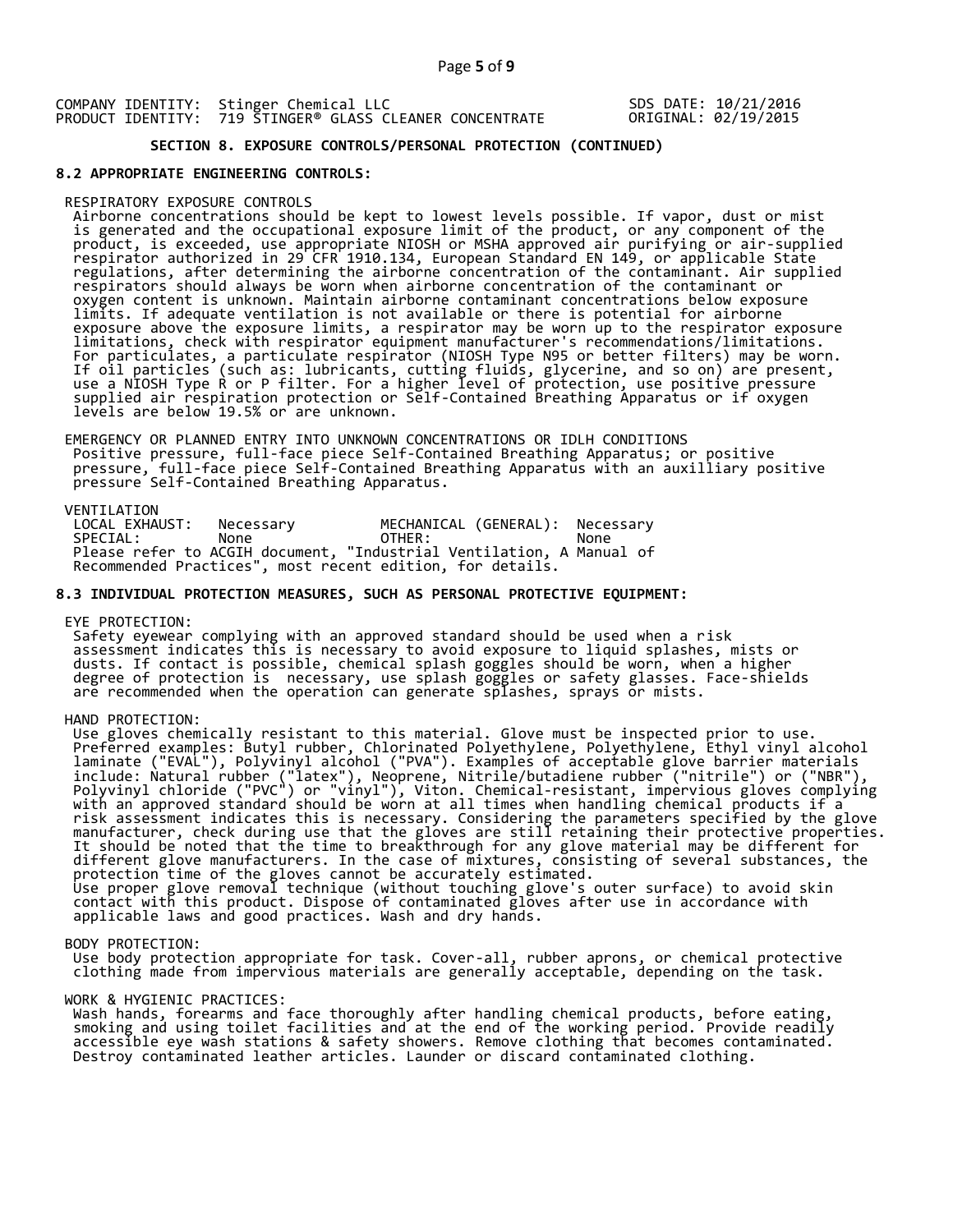COMPANY IDENTITY: Stinger Chemical LLC PRODUCT IDENTITY: 719 STINGER® GLASS CLEANER CONCENTRATE SDS DATE: 10/21/2016 ORIGINAL: 02/19/2015

# **SECTION 9. PHYSICAL & CHEMICAL PROPERTIES**

| APPEARANCE:                                          | Liquid, Blue                                                             |
|------------------------------------------------------|--------------------------------------------------------------------------|
| ODOR:                                                | Alcohol                                                                  |
| ODOR THRESHOLD:                                      | Not Available                                                            |
| pH (Neutrality):                                     | 7.0                                                                      |
| MELTING POINT/FREEZING POINT:                        | Not Available                                                            |
| BOILING RANGE (IBP, 50%, Dry Point):                 | 80  101  172* C / 177  214  342* F (*=End Point)<br>57.2 C / 135 F (TCC) |
| FLASH POINT (TÈST METHOD):                           |                                                                          |
| EVAPORATION RATE (n-Butyl Acetate=1):                | Not Applicable                                                           |
| FLAMMABILITY CLASSIFICATION:                         | Class III                                                                |
| LOWER FLAMMABLE LIMIT IN AIR (% by vol):             | 1.1 (Lowest Component)                                                   |
| UPPER FLAMMABLE LIMIT IN AIR (% by vol):             | Not Available                                                            |
| VAPOR PRESSURE (mm of Hg)@20 C                       | 17.6                                                                     |
| VAPOR DENSITY (air=1):                               | 0.720                                                                    |
| GRAVITY @ 68/68 F / 20/20 C:                         |                                                                          |
| DENSITY:                                             | 0.989                                                                    |
| SPECIFIC GRAVITY (Water=1):                          | 0.990                                                                    |
| POUNDS/GALLON:                                       | 8.247                                                                    |
| WATER SOLUBILITY:                                    | Appreciable                                                              |
| PARTITION COEFFICIENT (n-Octane/Water):              | Not Available                                                            |
| AUTO IGNITION TEMPERATURE:                           | 343 C / 650 F                                                            |
| DECOMPOSITION TEMPERATURE:                           | Not Available                                                            |
| TOTAL VOC'S (TVOC)*:                                 | 11.0 Vol% / 96.7 g/L / .8 Lbs/Gal                                        |
| NONEXEMPT VOC'S (CVOC)*:                             | 11.0 Vol% / 96.7 g/L / .8 Lbs/Gal                                        |
| HAZARDOUS AIR POLLUTANTS (HAPS):                     | 0.0 Wt% /0.0 $g/L$ / 0.000 Lbs/Gal                                       |
| NONEXEMPT VOC PARTIAL PRESSURE (mm of Hg @ 20 C)     | 0.0                                                                      |
| VISCOSITY @ 20 C (ASTM D445):                        | Not Available                                                            |
| * Using CARB (California Air Resources Board Rules). |                                                                          |

# **SECTION 10. STABILITY & REACTIVITY**

10.1 REACTIVITY & CHEMICAL STABILITY: Stable under normal conditions, no hazardous reactions when kept from incompatibles.

10.2 POSSIBILITY OF HAZARDOUS REACTIONS & CONDITIONS TO AVOID: Isolate from oxidizers, heat, & open flame.

10.3 INCOMPATIBLE MATERIALS: Reacts with strong oxidants, causing fire & explosion hazard. Attacks

10.4 HAZARDOUS DECOMPOSITION PRODUCTS: Carbon Monoxide, Carbon Dioxide from burning.

10.5 HAZARDOUS POLYMERIZATION: Will not occur.

# **SECTION 11. TOXICOLOGICAL INFORMATION**

# **11.1 ACUTE HAZARDS**

 11.11 EYE & SKIN CONTACT: Primary irritation to skin, defatting, dermatitis. Absorption thru skin increases exposure. Primary irritation to eyes, redness, tearing, blurred vision.

 11.12 INHALATION: Anesthetic. Irritates respiratory tract. Acute overexposure can cause serious nervous system depression. Vapor harmful. Breathing vapor can cause irritation. Acute overexposure can cause harm to affected organs by routes of entry.

 11.13 SWALLOWING: Swallowing can cause abdominal irritation, nausea, vomiting & diarrhea.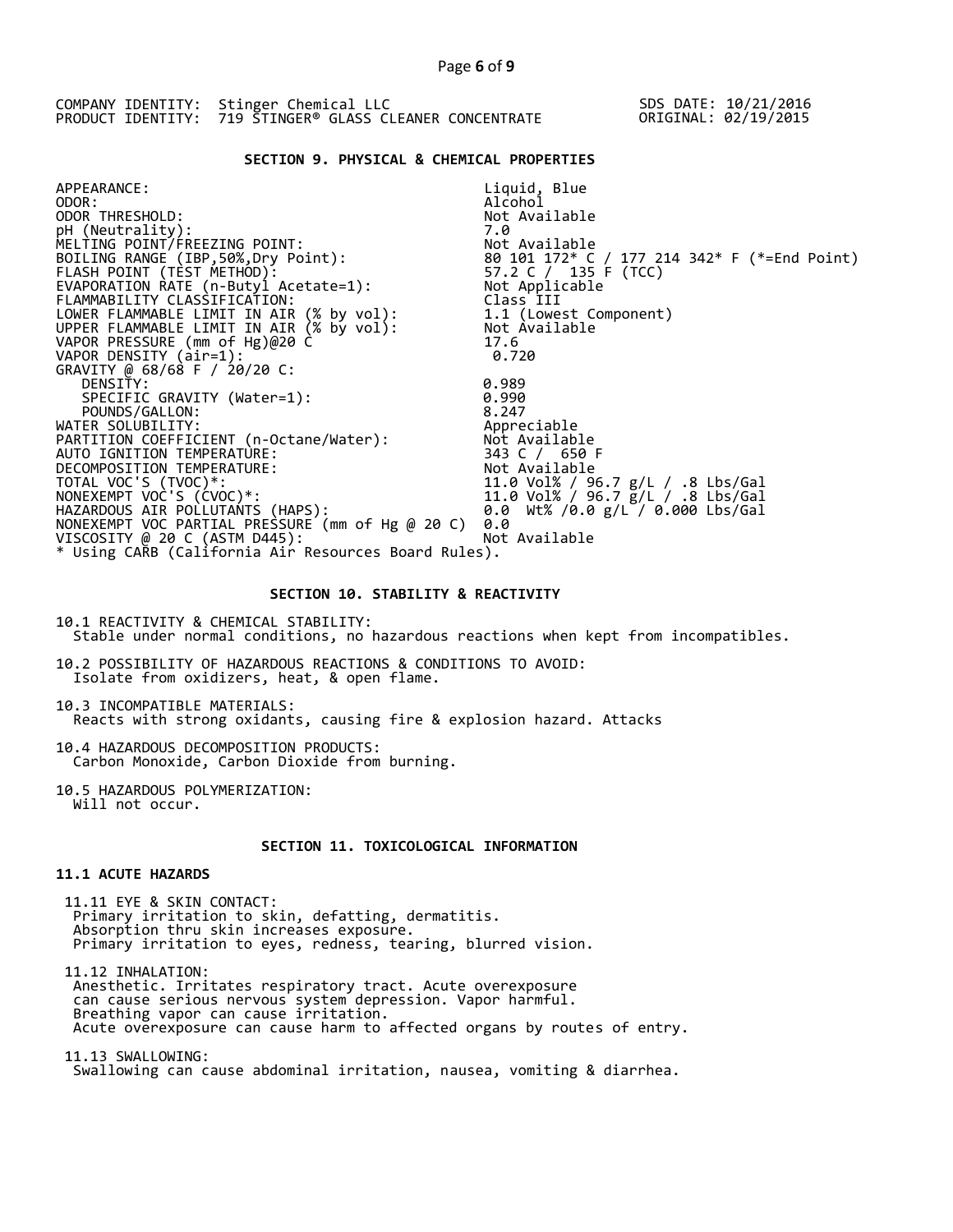SDS DATE: 10/21/2016 ORIGINAL: 02/19/2015

### **SECTION 11. TOXICOLOGICAL INFORMATION (CONTINUED)**

#### **11.2 SUBCHRONIC HAZARDS/CONDITIONS AGGRAVATED**

 MEDICAL CONDITIONS AGGRAVATED BY EXPOSURE: Pre-existing disorders of any target organs mentioned in this Document can be aggravated by over-exposure by routes of entry to components of this product. Persons with these disorders should avoid use of this product.

#### **11.3 CHRONIC HAZARDS**

 11.31 CANCER, REPRODUCTIVE & OTHER CHRONIC HAZARDS: This product has no carcinogens listed by IARC, NTP, NIOSH, OSHA or ACGIH, as of this date, greater or equal to 0.1%. Absorption thru skin may be harmful.

11.32 TARGET ORGANS: May cause damage to target organs, based on animal data.

11.33 IRRITANCY: Irritating to contaminated tissue.

11.34 SENSITIZATION: No component is known as a sensitizer.

11.35 MUTAGENICITY: No known reports of mutagenic effects in humans.

11.36 EMBRYOTOXICITY: No known reports of embryotoxic effects in humans.

11.37 TERATOGENICITY: No known reports of teratogenic effects in humans.

11.38 REPRODUCTIVE TOXICITY: No known reports of reproductive effects in humans.

 A MUTAGEN is a chemical which causes permanent changes to genetic material (DNA) such that the changes will propagate across generational lines. An EMBRYOTOXIN is a chemical which causes damage to a developing embryo (such as: within the first 8 weeks of pregnancy in humans), but the damage does not propagate across generational lines. A TERATOGEN is a chemical which causes damage to a developing fetus, but the damage does not propagate across generational lines. A REPRODUCTIVE TOXIN is any substance which interferes in any way with the reproductive process.

#### **11.4 MAMMALIAN TOXICITY INFORMATION**

| <b>MATERIAL</b>             | CAS# | <b>EINECS#</b>     | LOWEST KNOWN LETHAL DOSE DATA<br>LOWEST KNOWN LD50 (ORAL) |
|-----------------------------|------|--------------------|-----------------------------------------------------------|
| Ethylene Glycol Butyl Ether |      | 111-76-2 203-905-0 | 320.0 mg/kg(Rabbiťs)<br>LOWEST KNOWN LC50 (VÁPORS)        |
| Ethylene Glycol Butyl Ether |      | 111-76-2 203-905-0 | 700 ppm (Mice)                                            |

### **SECTION 12. ECOLOGICAL INFORMATION**

### **12.1 ALL WORK PRACTICES MUST BE AIMED AT ELIMINATING ENVIRONMENTAL CONTAMINATION.**

12.2 EFFECT OF MATERIAL ON PLANTS AND ANIMALS: This product may be harmful or fatal to plant and animal life if released into the environment. Refer to Section 11 (Toxicological Information) for further data on the effects of this product's components on test animals.

12.3 EFFECT OF MATERIAL ON AQUATIC LIFE: The most sensitive known aquatic group to any component of this product is: Tidewater Silversides 1000 ppm or mg/L (24 hour exposure). Keep out of sewers and natural water supplies.

12.4 MOBILITY IN SOIL This material is a mobile liquid.

12.5 DEGRADABILITY This product is partially biodegradable.

12.6 ACCUMULATION Bioaccumulation of this product has not been determined.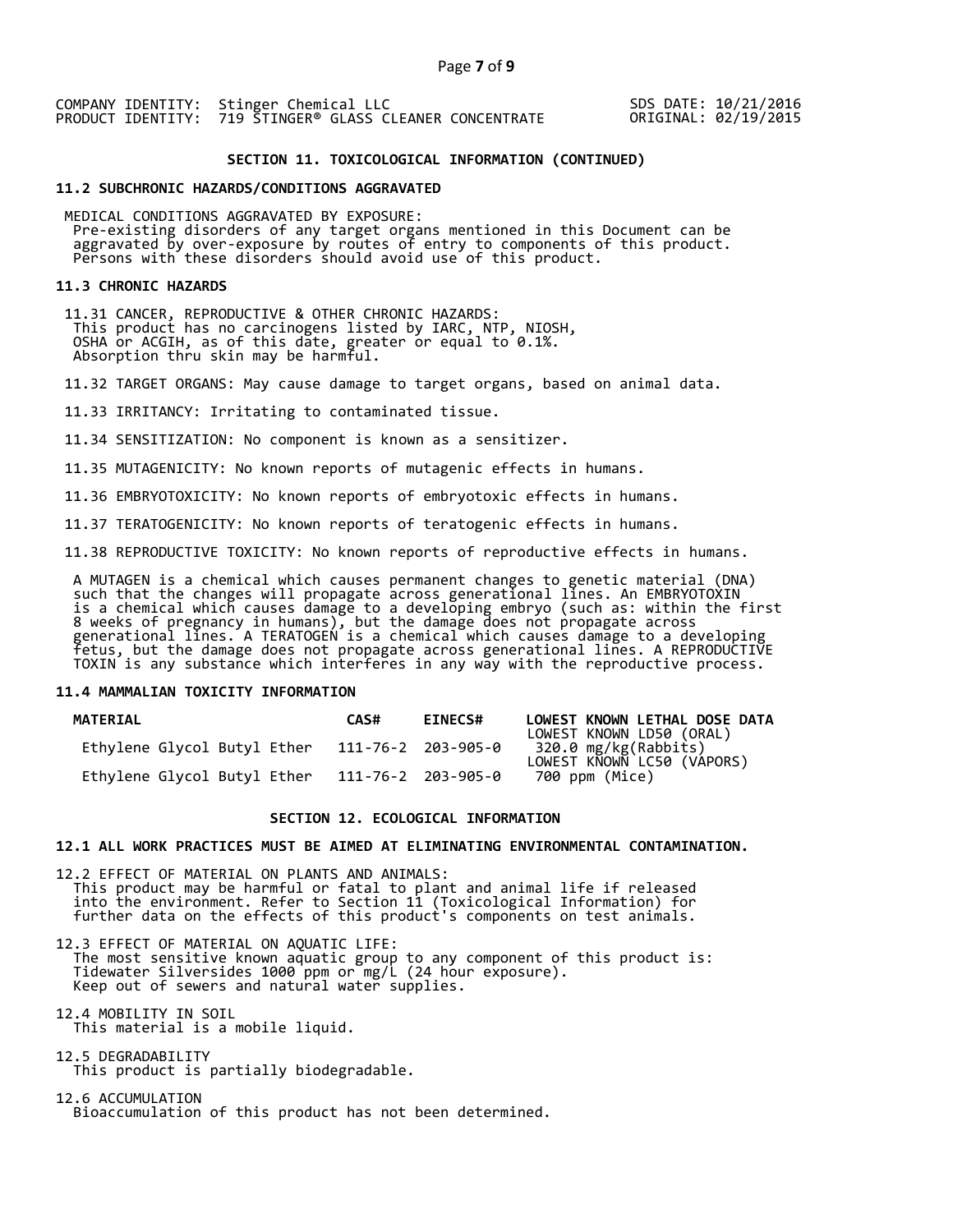SDS DATE: 10/21/2016 ORIGINAL: 02/19/2015

### **SECTION 13. DISPOSAL CONSIDERATIONS**

The generation of waste should be avoided or minimized wherever possible. Dispose of surplus and non-recyclable products via a licensed waste disposal contractor. Waste should not be disposed of untreated to the sewer unless fully compliant with the requirements of all authorities with jurisdiction. Waste packaging should be recycled. Incineration or landfill should only be considered when recycling is not feasible. This material and its container must be disposed of in a safe way. Care should be taken when handling emptied containers that have not been cleaned or rinsed out. Empty containers and liners may retain some product residues. Vapor from some product residues may create a highly flammable or explosive atmosphere inside the container. **DO NOT PRESSURIZE, CUT, WELD, BRAZE, SOLDER, DRILL, GRIND, OR EXPOSE USED CONTAINERS TO HEAT, FLAME, SPARKS, STATIC ELECTRICITY, OR OTHER SOURCES OF IGNITION. THEY MAY BURST AND CAUSE INJURY OR DEATH.** Avoid dispersal of spilled material and runoff and contact with soil, waterways, drains and sewers. Processing, use or contamination may change the waste disposal requirements. Do not dispose of on land, in surface waters, or in storm drains. Waste should be recycled or disposed of in accordance with regulations. Large amounts should be collected for reuse or consigned to licensed hazardous waste haulers for disposal. **ALL DISPOSAL MUST BE IN ACCORDANCE WITH ALL FEDERAL, STATE, PROVINCIAL, AND LOCAL REGULATIONS. IF IN DOUBT, CONTACT PROPER AGENCIES. EPA CHARACTERISTIC: D001** 

### **SECTION 14. TRANSPORT INFORMATION**

IF > 182927 LB / 83148 KG OF THIS PRODUCT IS IN 1 CONTAINER, IT EXCEEDS THE RQ OM 2-BUTOXYETHANOL. "RQ" MUST BE PUT BEFORE THE DOT SHIPPING NAME.

| No.                                                                                      |
|------------------------------------------------------------------------------------------|
| DOT/TDG SHIP NAME: NONBULK: Not DOT Regulated on trucks in containers of < 119 Gallons   |
| BULK: NA1993, Combustible Liquid, n.o.s.,                                                |
| (Contains: 2-Butoxyethanol, Acetic Acid), 3, PG-III                                      |
| Combustible liquid. Not DOT regulated on trucks in containers of $\langle$ 119 gallons.  |
| None (Combustible Liquid)                                                                |
| UN1993, Flammable Liquids, n.o.s.                                                        |
| (Contains: 2-Butoxyethanol, Acetic Acid), 3, PG-III                                      |
|                                                                                          |
| UN1993, Flammable Liquids, n.o.s.<br>(Contains: 2-Butoxyethanol, Acetic Acid), 3, PG-III |
| EMERGENCY RESPONSE GUIDEBOOK NUMBER: 128                                                 |
|                                                                                          |



# **SECTION 15. REGULATORY INFORMATION**

**15.1 EPA REGULATION: SARA SECTION 311/312 HAZARDS: Acute Health, Chronic Health, Fire** 

All components of this product are on the TSCA list. SARA Title III Section 313 Supplier Notification This product contains the indicated <\*> toxic chemicals subject to the reporting requirements of Section 313 of the Emergency Planning & Community Right-To-Know Act of 1986 & of 40 CFR 372. This information must be included in all MSDSs that are copied and distributed for this material.

| SARA TITLE III INGREDIENTS | <b>EINECS#</b><br>CAS#                | WT% (REG.SECTION) | <b>RQ(LBS)</b> |
|----------------------------|---------------------------------------|-------------------|----------------|
| *2-Butoxvethanol           | $111 - 76 - 2203 - 905 - 0$ 0-5 (313) |                   | 5000           |
| Acetic Acid                | $64-19-7$ 200-580-7 0-5 (311,312)     |                   | 5000           |

 Any release equal to or exceeding the RQ must be reported to the National Response Center (800-424-8802) and appropriate state and local regulatory agencies as described in 40 CFR 302.6 and 40 CFR 355.40 respectively. Failure to report may result in substantial civil and criminal penalties. State & local regulations may be more restrictive than federal regulations.